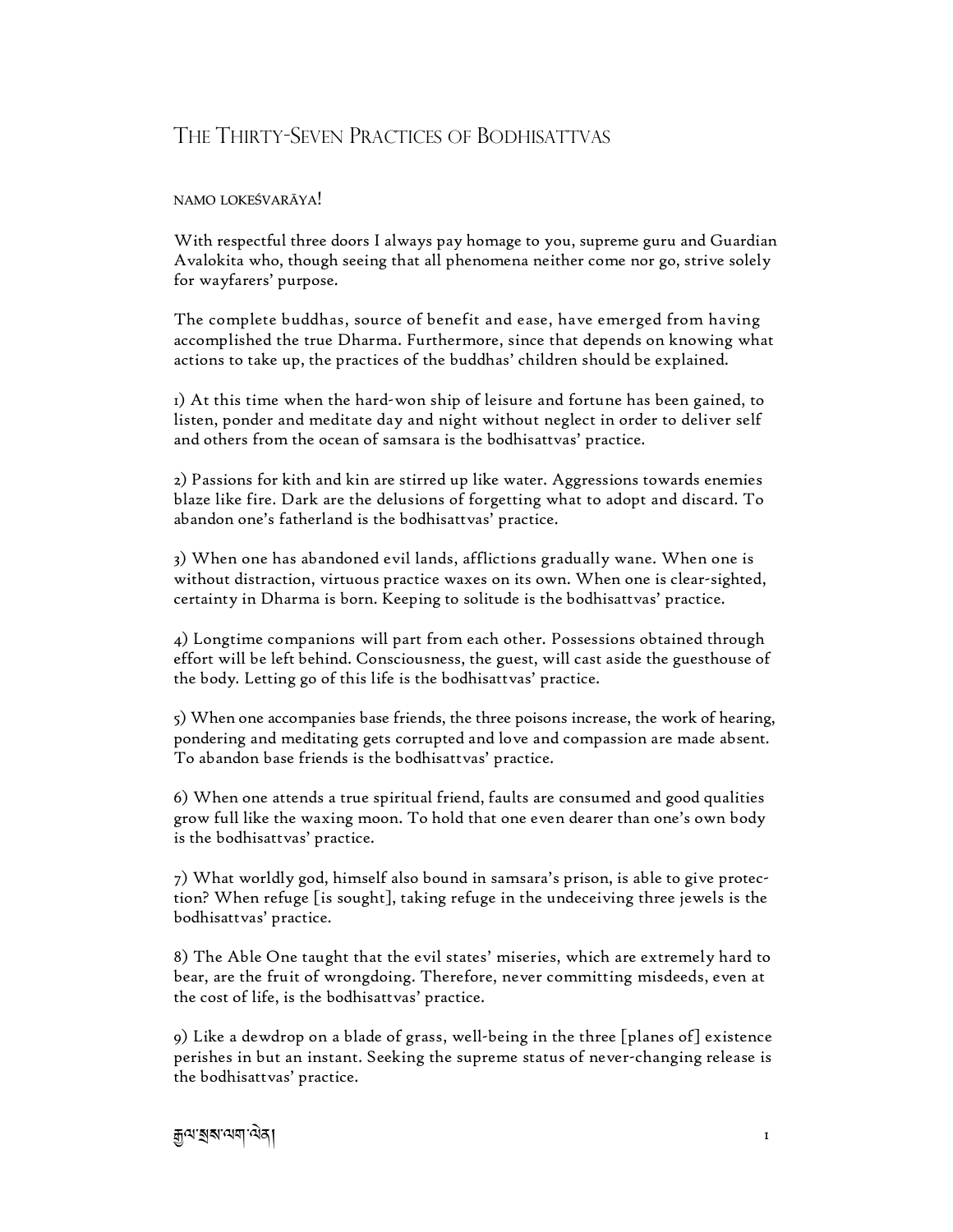10) When my mothers, affectionate to me since beginningless time, are in distress, what use is my own well-being? Arousing *bodhicitta* in order to deliver infinite sentient ones is the bodhisattvas' practice.

11) All ill-being without exception has come from wanting my own welfare. The complete buddhas have been born from the altruistic mind. Therefore, truly exchanging my pleasure for others' ill-being is the bodhisattvas' practice.

12) Even if, driven by great desire, others steal all my wealth or have it stolen, dedicating to them my body, resources and three-times' virtues is the bodhisattvas' practice.

13) Even if others cut off my head when I haven't done the slightest wrong, taking upon myself their misdeeds through the power of compassion is the bodhisattvas' practice.

14) Even if some broadcast throughout the billionfold [universe] all sorts of things to disgrace me, in return to speak of their good qualities with a loving mind is the bodhisattvas' practice.

15) Even if some dig out my hidden faults and insult me in the midst of a crowd, to bow respectfully, perceiving them as spiritual friends, is the bodhisattvas' practice.

16) Even if a person I've dearly nurtured like my own child should view me as an enemy, to love him even more, as a mother does a child stricken with illness, is the bodhisattvas' practice.

17) Even if, driven by pride, an equal or inferior being tries to demean me, placing him with respect like a guru at my crown is the bodhisattvas' practice.

18) Though I may lack sustenance, be constantly abused, stricken by grave illness and evil spirits, in return to be undaunted and to take upon myself all wayfarers' misdeeds and ill-being is the bodhisattvas' practice.

19) Though I may be renowned, with many bowing to me, and may gain wealth like Vaiśravaṇa's, having seen that the glory and riches of existence are meaningless, not to be puffed up with pride is the bodhisattvas' practice.

20) When the enemy of one's own aggression has not been tamed, subduing outer enemies will only make them multiply. Therefore, to conquer one's own continuum with the army of love and compassion is the bodhisattvas' practice.

21) Desirables are like salt water; however much one consumes, it only makes craving increase. Thus, immediately abandoning whatever things produce clinging attachment is the bodhisattvas' practice.

22) The ways things appear are one's own mind. From the beginning that very mind has been free from elaborated extremes. Knowing just that, not to create in the mind the signs of grasped-at and grasping is the bodhisattvas' practice.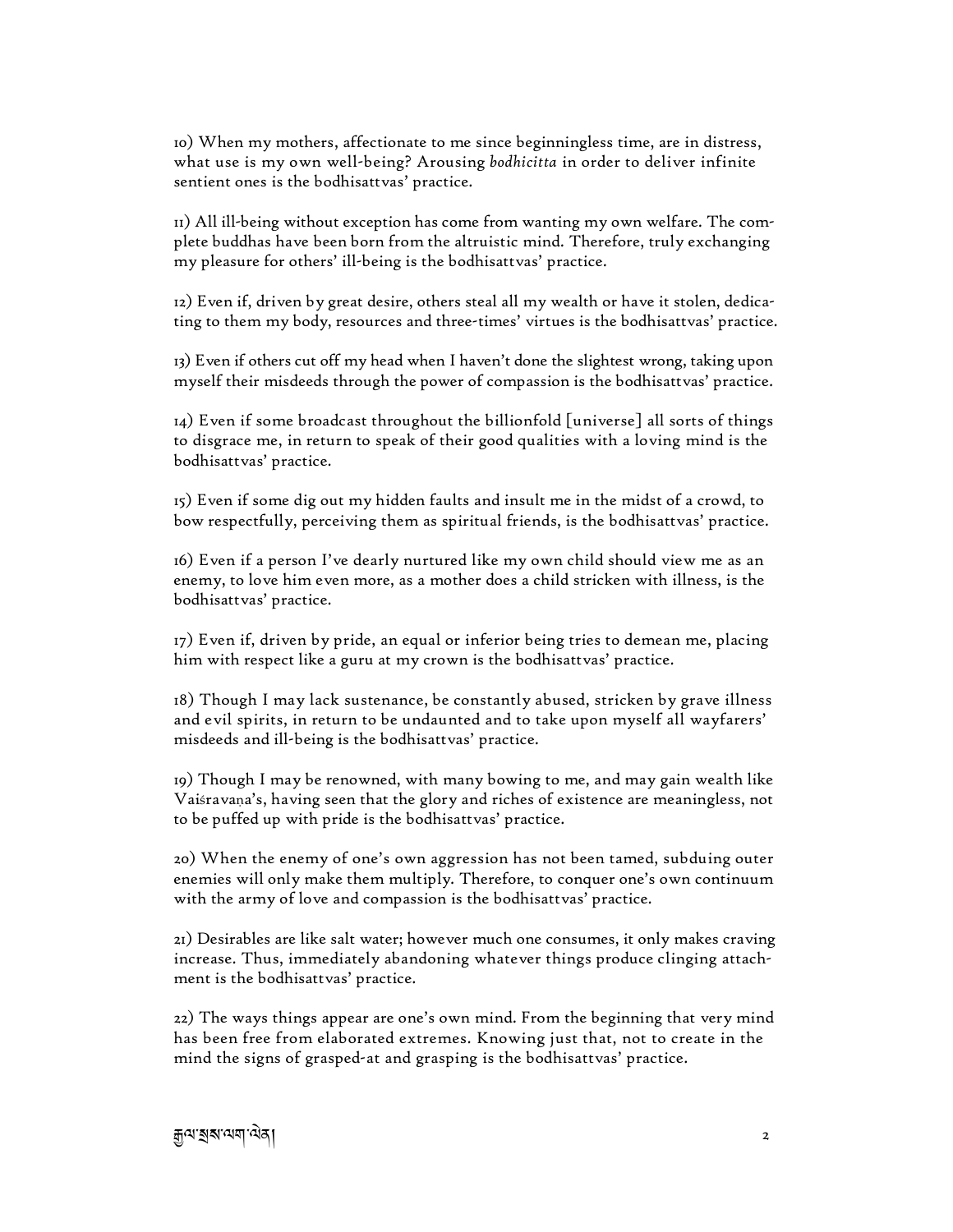23) When encountering pleasing objects, though they appear beautiful like rainbows in summertime, not to view them as real and to abandon clinging attachment is the bodhisattvas' practice.

24) Diverse sufferings are like a child's death in a dream. How exhausting it is to apprehend confused appearances as real! Therefore, when encountering unfavorable conditions, viewing them as delusion is the bodhisattvas' practice.

25) If one must give up even one's body when wanting enlightenment, what need is there to mention outer, material things? To be generous without hope of return or karmic ripening is the bodhisattvas' practice.

26) If, lacking discipline, one's own purpose is not yet achieved, wanting to accomplish others' purpose is laughable. Therefore, observing discipline without interest in existence is the bodhisattvas' practice.

27) To bodhisattvas who want virtues' wealth and resources, every harmdoer equals a precious treasure. Therefore, cultivating patience without animosity for anyone is the bodhisattvas' practice.

28) Even hearers and self-made ones, who accomplish only their own purpose, strive as if putting out fires on their heads. Seeing this, to take up diligence, the source of good qualities, for all wayfarers' sake is the bodhisattvas' practice.

29) Afflictions are completely overcome by calm abiding that has insight. Having understood this, to cultivate concentration that has truly transcended the four formless [equilibria] is the bodhisattvas' practice.

30) Without discerning awareness, one cannot attain complete enlightenment through the other five perfections. Thus, to cultivate, together with method, awareness that does not distinguish the three spheres is the bodhisattvas' practice.

31) If one has not examined one's own confusion, one might look like a practitioner but act otherwise. Therefore, continually examining and abandoning one's own confusion is the bodhisattvas' practice.

32) If, driven by afflictions, one tells of another bodhisattva's faults, oneself gets corrupted. Thus, not expressing the faults of those who have entered the great vehicle is the bodhisattvas' practice.

33) Because being driven by gain and respect brings mutual dispute and corrupts the work of hearing, pondering and meditating, to abandon attachment to the households of close ones and patrons is the bodhisattvas' practice.

34) Because harsh words disturb others' minds and corrupt the bodhisattvas' conduct, abandoning coarse language unpleasant to others is the bodhisattvas' practice.